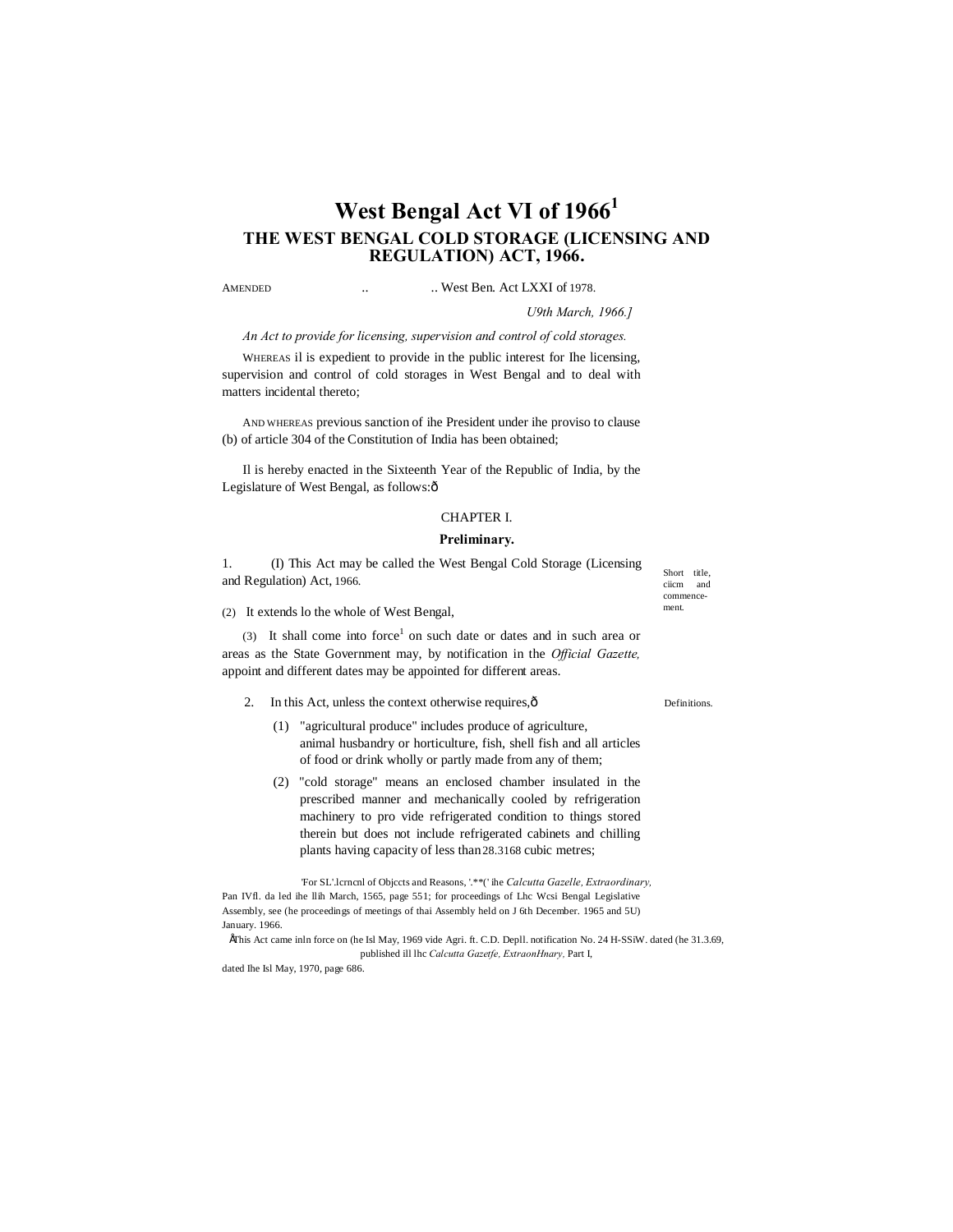[West Ben. Act

*(Chapter II.—Licensing of cold storages.—Sections 2A, 3 and 4.)*

- (3) "cold storage receipt" means a receipt issued by a licensee : under section 6 and includes a duplicate receipt issued under section 8;
- '(4) "hirer" means a person who hires on payment of the prescribed charges space in a cold storage for storing agricultural produce;
- (5) "licensee" means any person to whom or any firm or Cooperative Society lo which a licence is granted under section 3;
- $J(6)$  "Licensing Officer" means the Director of Agriculture including the Additional Director of Agriculture (Marketing), West Bengal and also District Magistrates within their respective districts empowered by the Director of Agriculture in this behalf;
- (7) "prescribed" means prescribed by rules made under this Act;
- (8) "term" means a period of 12 months or less ending on the 3lst December of any year.

# **CHAPTER n, -**

### **Licensing of cold storages.**

Construction  $12A$ . No person shall, for the purpose of carrying on business of storage storing agricultural produce, construct a cold storage without the previous permission in writing of the Licensing Officer in this behalf.

Licensing of  $\overline{3}$ . No person shall start or carry on business of storing, nor any cold storages.

person, not being a hirer, store agricultural produce in a cold storage, except under and in accordance with the terms of a licence granted under this Act:

Provided that a licensee may store agricultural produce on his own ' account with permission of the Licensing Officer in the manner prescribed.

Issucof 4. (1) Every application for the grant of a licence under section 3 I'ndiLs shall be made in duplicate to the Licensing Officer in such form and in cancellation. such manner and shall be accompanied by such fee not exceeding five hundred rupees as may be prescribed,

# **VI of 1966.]**

### *(Chapter II.—Licensing of cold storages.—Section 4A.)*

(2) The licence shall be granted by the Licensing Officer in such < ' form and shall be subject to such conditions as may be prescribed.

(3) Every licence granted under this Act shall be valid for a period of five

 <sup>1</sup> Scciion 2A was inserted "by s. 3, *ibid.*

<sup>^</sup>Seciimi 3 was substituted for the original by s. 4. *ibid.*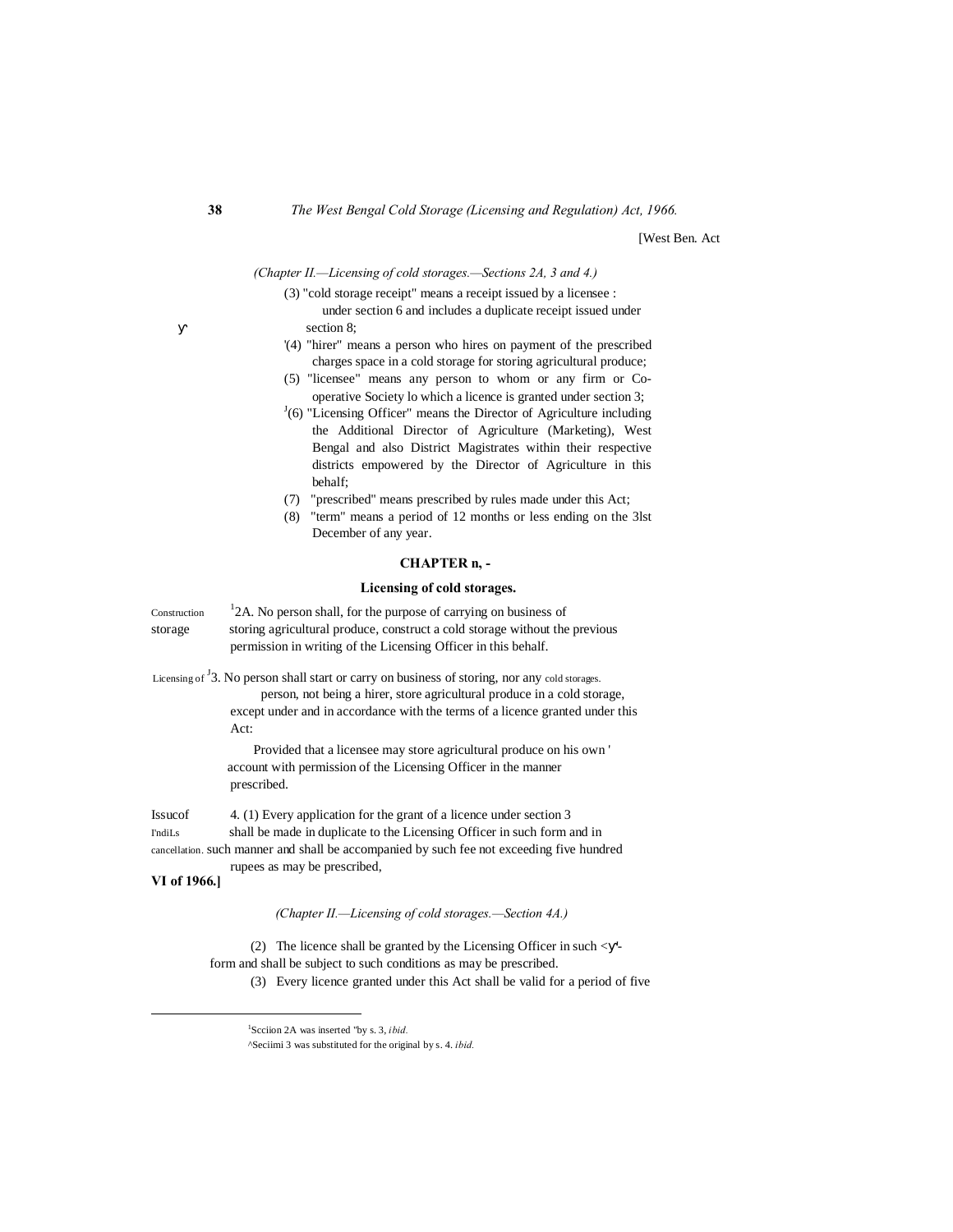years and may, on application by the licensee in ihe manner prescribed and on payment of the prescribed fee not exceeding Iwo hundred rupees, be renewed from lime to time for a period of Iwo years on each occasion, by the Licensing Officer provided such application for renewal is made at least '[forty-five days] before the expiry of the period of the licence.

(4) The Licensing Officer may, after giving the applicant an opportunity of showing cause in such manner as may be prescribed, refuse to grant or renew a licence to any applicant.

(5) When a licence is lost, destroyed, torn or defaced, the Licensing Officer shall, on application made in this behalf and on payment of the prescribed fee, issue a duplicate licence in the prescribed manner.

(6) The Licensing Officer may, after giving the licensee an opportunity of showing cause in such manner as may be prescribed, cancel any licence granted under this Act for any breach of the terms and conditions of the licence or for any contravention of the provisions of this Act.

(7) Where an application for the grant or renewal of a licence is refused or where a licence is cancelled the reasons for such refusal or cancellation shall be recorded in writing and a copy of the same shall be furnished to the applicant.

(8) Where an application for the grant or renewal of a licence is refused, the fee, paid by the applicant along with the application, shall be refunded to him.

 $J<sub>4</sub>A$ . (1) Notwithstanding anything contained elsewhere in this Taking over Act, if, on the report of (he Licensing Officer, the Slate Government is of cold satisfied that a cold storage is not being managed in accordance with certain eases, the provisions of this Act, the State Government may, by notification in ihe *Official Gazette,* lake over the management of such cold storage for a period of three years and appoint a person to manage ihe cold storage so taken over on such terms and conditions as may be specified in the notification:

Provided that ihe State Government may, if it thinks fit, extend ihe period by a further period of three years but not exceeding one year at a time:

'Words wilhin ihe square brackets were substituted for the words "thirty days" by s 5 of lhc West Bengal Cold Storage (Licensing and Regulation) f Am en dm cm) Act. 1978 (West Ben. Act LXXI or 1978).

'Section 4A was inserted by **5,** *6, ibid.*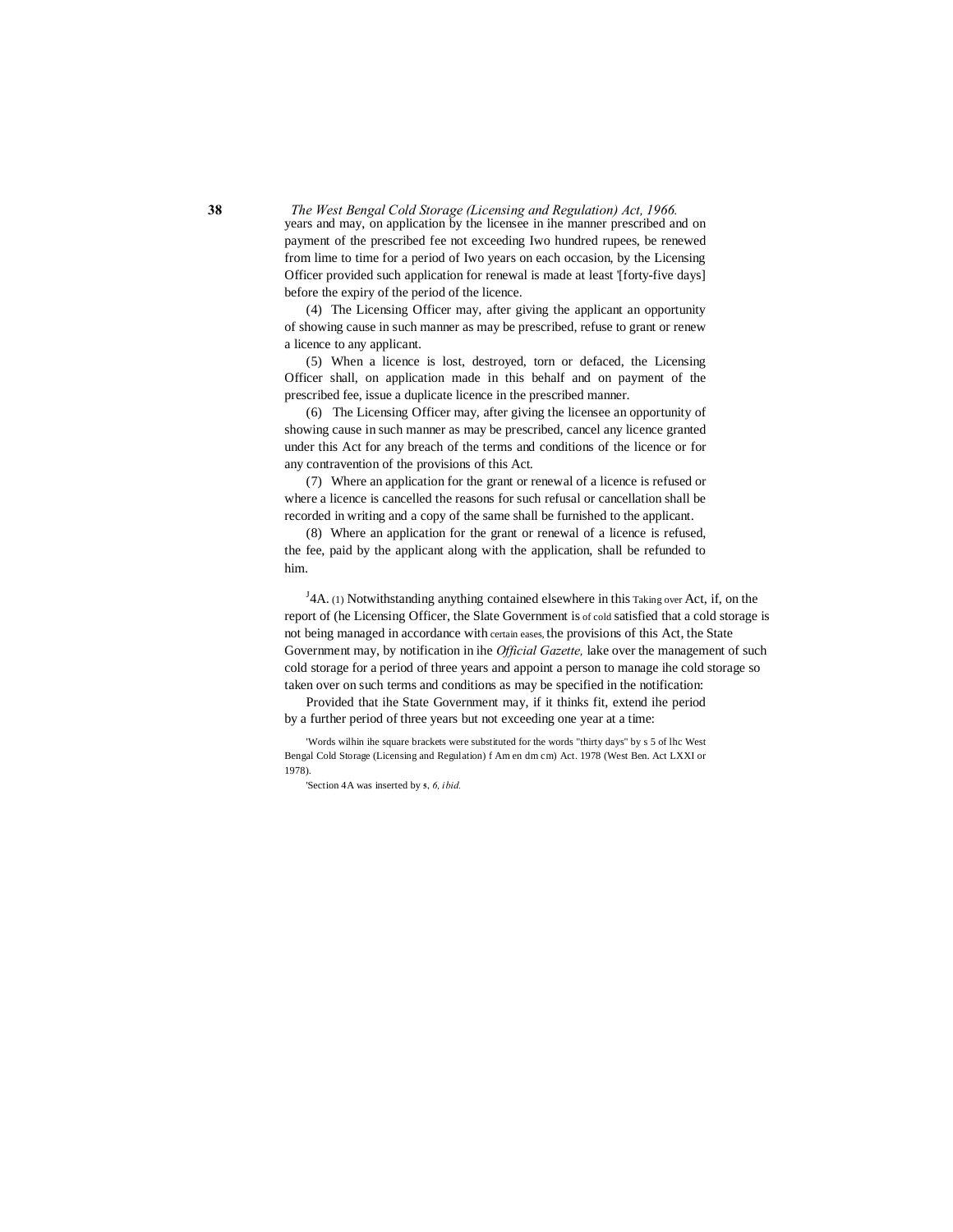# [West Ben. Act

### *(Chapter II.—Licensing of cold storages. —Section 5.— Chapter HI.—Cold storage receipts.—Sections 6, 7 and 7A.)*

Provided farther that in ihe ease of a cold storage managed by a cooperative society registered under any law for the time being in force, the licensing officer shall, before making any report, consnli the Registrar appointed under the West Bengal Co-operative Societies Act, 1973.

(2) On the expiry of the period of taking over (including the period of extension, if any), the management of the cold storage shall be made over to the licensee.

West Ben. Acl XXXVIU or 1973.

5. (I) When a licence expires or when the renewal of such licence is refused or when a licence is cancelled, the licensee shall forthwith return the licence to the Licensing Officer but shall nevertheless continue lo be liable for the agricultural produce already stored with him and shall be bound by the terms and conditions of any cold storage receipts already issued in respect of any agricultural produce:

Provided that the Licensing Officer may, on the application of the hirer, require the licensee lo transfer any agricultural produce stored with him to another licensed cold storage chosen by the hirer on payment of the outstanding charges due to the licensee. .

(2) WheTe any licence is cancelled, the licensee shall not be entitled to any compensation therefor, nor shall he be entitled to the refund of any fee paid by him for the licence.

#### CHAPTER m.

#### **Cold storage receipts.**

6. For the agricultural producc stored in a cold storage by each hirer, the licensee shall issue a cold storage receipt in the prescribed form containing particulars relating lo the agricultural produce '[and the receipt shall bear a stamp of the value as required under the provisions of the Indian Stamp Act, 1899 and such stamp duty shall be paid by the licensee.]

7. A cold storage receipt shall, unless it is otherwise specified thereon, be transferable by endorsement and delivery and shall entitle any lawful holder thereof to rcccivc the agricultural produce specified in it as if he were the original hirer.

 $27A$ . A licensee may advance money to a hirer storing agricultural produce up to five quintals on pledge ufcold storage receipt. The sum advanced shall bear such interest as may be prescribed.

'Words within (he square brackets were inserted by s. 7, of the West Bengal Cold Storage (Licensingand Regulation) (Amendment) Act, 1978 (West Ben, Act LXXI of [978), Seclion 7A was inserted by s, 8, *ibid.*

Expiry or cancel lati on of licence and Jus con sequences.

Cold 5 w rage receipts.

Cold storage reccipls to be transferable In cnijnr^ mcntmid delivery. Advance oT money by ticcnscc.

2 of 1895.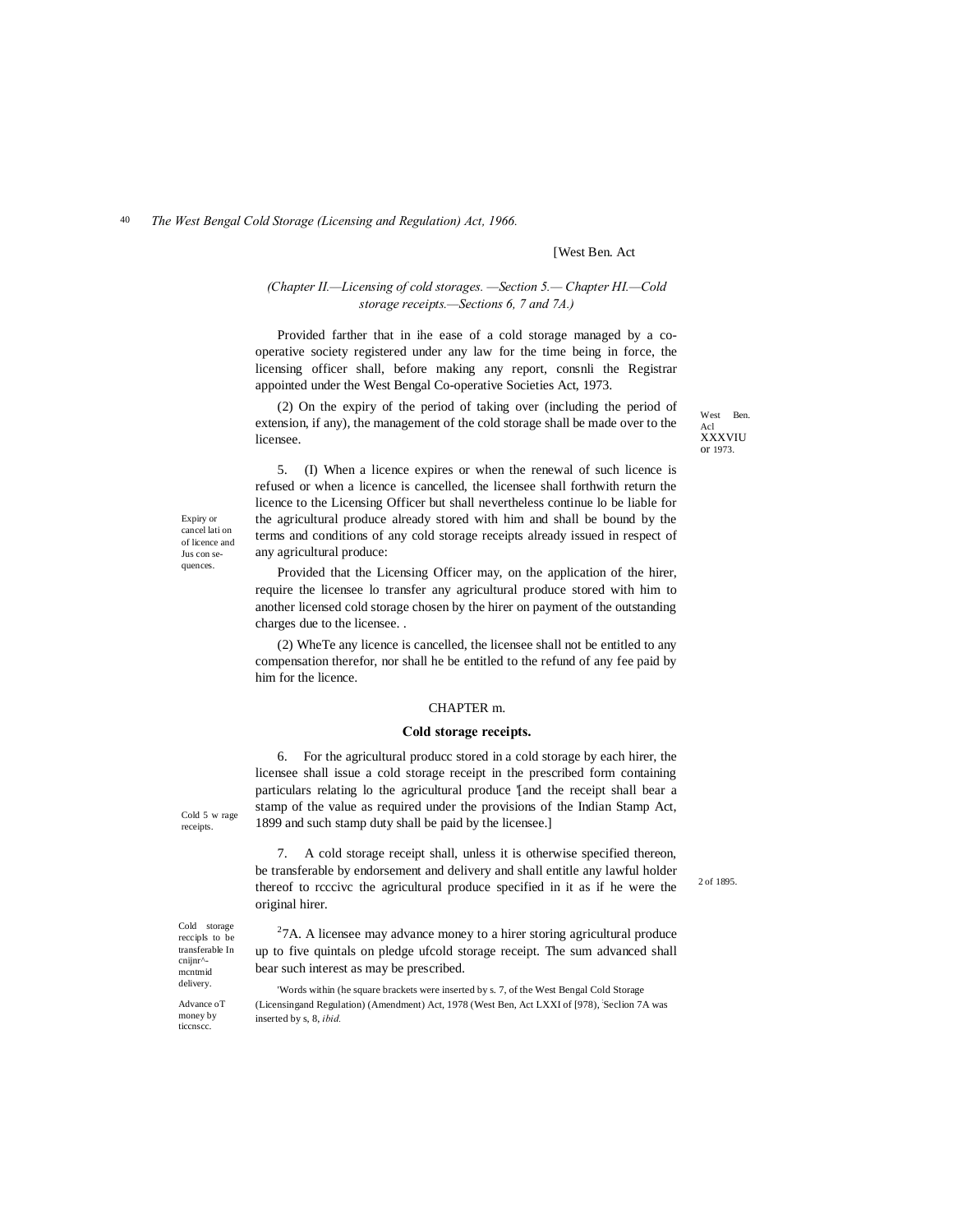**VI of 1966,] «i**

*, ''(Chapter, ill.—Cold storage receipts —Section 8.— Chapter IV.—Duties of the Licensee.—Sections 9, 10.)* Jf:; "if:',

8. [fa cold storage receipt is lost, destroyed, loin or defaced, the licensee shall, on application by the hirer and on payment by him of (he prescribed fee, issue.a duplicate cold storage receipt in accordance with such rules as may be prescribed.

#### CHAPTER rv. **Duties of the Licensee.**

9. '(1) Every licensee shall take such care of the agricultural produce stored in his cold storage as a man of ordinary prudence would take care of his own goods under simi lar circumstances and shall provide the hirers concerned with all reasonable facilities for inspection, weighing, measuring, sampling and grading of the agricultural produce stored, in such manner as may be prescribed.

'(2) Subject to the provisions of sub-section (2) of section 10, no licensee shall, without any reasonable excuse, refuse space to a hirer, being a cooperative society or a grower of agricultural produce, offering to store agricultural produce up to ten quintals:

Provided that any dispute arising in this respect may forthwith be referred to the District Agricultural Marketing Officer or the Sub- Divisional Agricultural Officer having jurisdiction over the area where the cold storage is located or such other officer as the Licensing Officer may nominate in this behalf. Such Officer shall as far as possible give his award in respect of the dispute within seven days and the said award shall be final and binding on the parlies to the dispute. In giving the award such officer shall be competent to order payment of compensation for any loss or damage suffered by either of ihe parties to the dispute and payment of compensation shall be effected wilhin seven days from the date of the award. Any failure to comply with the award shall be a contravention of the provisions of this Act.

10.  $2(1)$  (a) Every licensee shall maintain his cold storage including generator of adequate capacity in accordance with such terms and conditions of the licence and in conformity with such sanitary, electrical and other requirements as may be prescribed.

(b) No licensee shall effect any improvement, renovation or addition to a cold storage without the previous permission of the Licensing Officer in such manner as may be prescribed.

'Section  $9$  was renumbered as sub-seal an (1) af lhal see lion and after sub-sccuon (1) a<sup>1</sup>; so renumbered, sub-scclion (2) was inserted by v 9 of the West Bengal Cold Storage (Licensing and Regulation) (Amendment) Acl, 1978 (Wesl Ben. Acl LXXI or 1978).

: Sub-scclion(l) was subs li lu Led for Ihe original sub-scelion bys. 10, *ibid.*

Duplicate cold s loragc reccipi.

Reasonable carcof lhc agricultural product .<br>stored.

Due maimcnance or cold storages.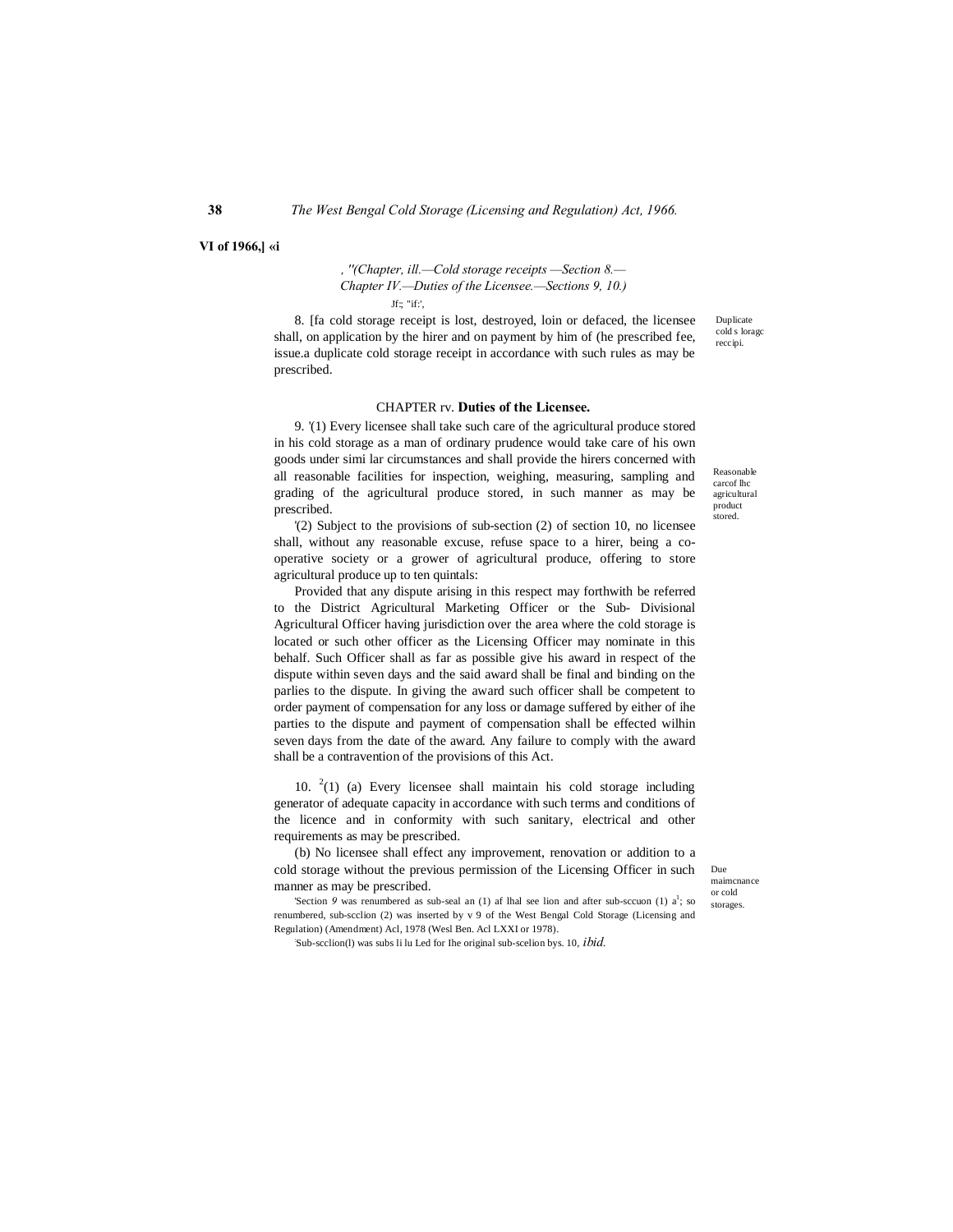[Wtst **Ben. Act**

#### *(Chapter IV.—Duties of the Licensee.—Sections} 11-13.)*

*Explanation.* $\hat{o}$  -The expression 'improvement\* means any major work involving a basic change in the refrigeration system, but!does not include minor functional adjustment.

(2) No licensee shall accept for storing any agricultural produce which is likely to cause damage to other agricultural produce that has been or may be stored in the same cold storage.

(3) If there is any dispute as to whether any agricultural produce proposed to be stored in a cold storage is likely lo cause damage lo any olhcr agricultural produce lhat has been or may be stored in the same cold storage, the matter shall be referred to the Licensing Officer whose decision thereon shall be final.

11. Every licensee shall keep the agricultural produce of one hirer separate from the agricultural produce of other hirers and from other agricultural produce of the same hirer for which a separate receipt has been issued, in such a manner as to permit at all times of the identification and delivery of the

Preservation ofidenlilyof the agricultural produce.

in ihe cold storage.

Disposal of agricultural produce deteriorating agricultural produce stored in his cold storage. 12. (1) Whenever agricultural produce stored in a cold storage deteriorates or shows signs that it is about to deteriorate from causes beyond the control of

the licensee, ihe licensee shall forthwith give notice of the fact to Ihe Licensing Officer and to the hirer requiring the hirer to take delivery of the agricultural produce immediately, after surrendering the cold storage receipt duly discharged and paying all charges due to the licensee.

(2) If the hirer does not, within a reasonable time, comply with the notice given lo him under sub-section (1), the licensee may cause the agricultural produce to be removed from the cold storage and sold in the prescribed manner by public auction al the cost and risk of the hirer.

(3) The proceeds of a sale held under sub-section (2) shall be made over by Ihe licensee lo the hirer afler deducting therefrom all amounts due to the licensee on account of charges for the storing of ihe agricultural produce and ihe costs of the sale.

Liability or licenses for shortage or excess in agricultural produce SIOWtL

13. (I) For the purpose ofsub-seciion (1) of section 12, loss of weight or bulk by dryage or shrinkage or gain in weight or bulk by absorption of moisture shall not be deemed to amount to deterioration or showing signs of deterioration, if ihe loss or gain does not exceed such limils as may be prescribed.

(2) If there is any excess in Ihe weight or bulk of agricultural produce stored in a cold storage by absorption of moisture or other causes, ihe licensee shall not be entilled to such excess.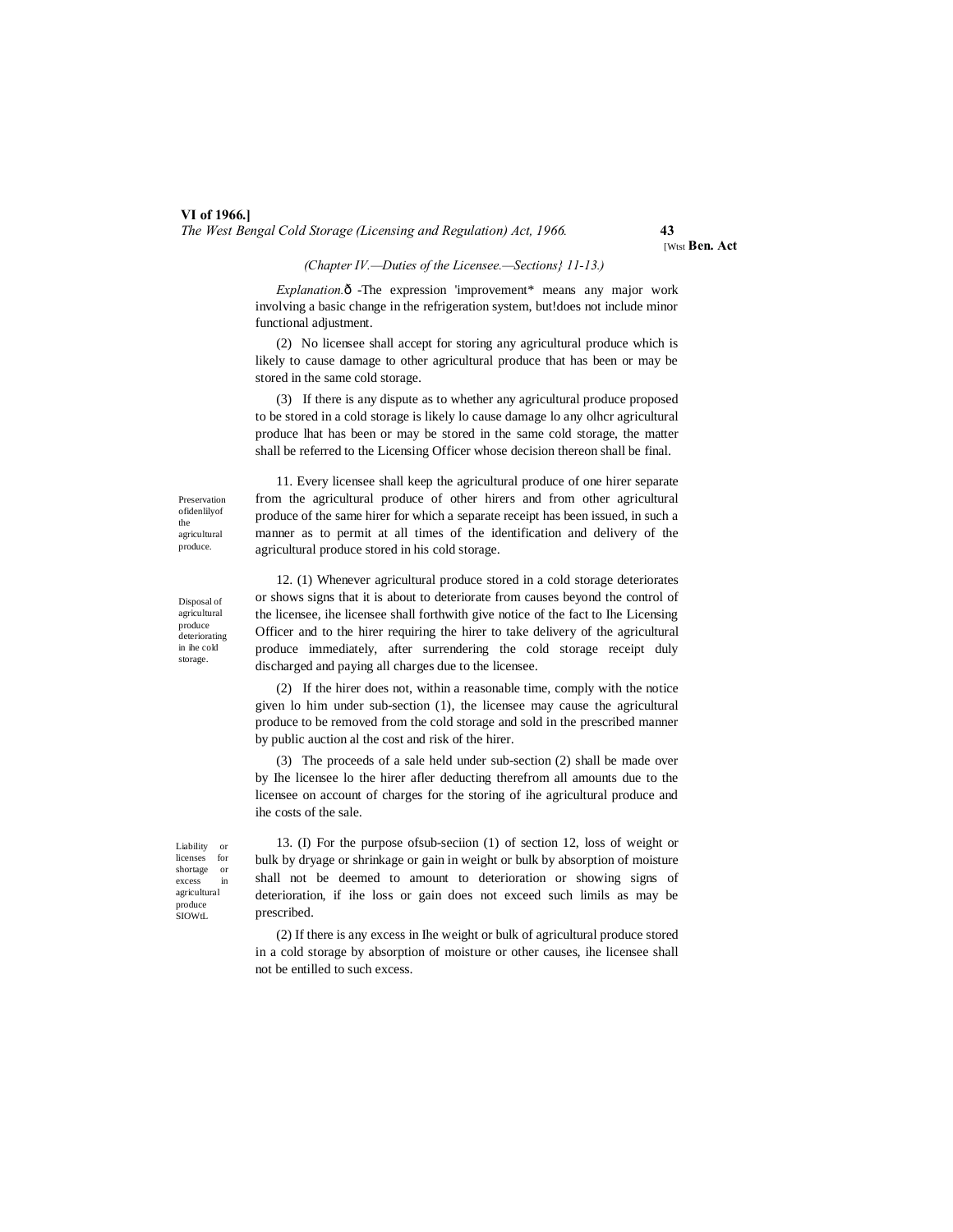#### *(Chapter IV.—Duties of the Licensee.—Sections 14-19.)*

(3) If there is any shortage in the agricultural produce stored in a cold storage by dryage or shrinkage or other causes beyond the control of the licensee, the licensee shall not be responsible therefor.

(4) In the event of a dispute arising as to whether such shortage or excess is due to dryage or shrinkage or absorption of moisture or is due to other causes beyond the control of the licensee, the matter shall be referred to the Licensing Officer whose decision thereon shall be final.

14. (1) Every licensee shall, in the absence of reasonable excuse, without unnecessary delay, deliver the agricultural produce stored in his cold storage to the hirer on demand made by him and on surrender of the cold storage receipt duly discharged and payment of all charges due lo the licensee.

(2) Subject to any agreement between the licensee and the hirer, the hirer may lake delivery of part of the agricultural produce stored in a cold storage.

'15. Cold storage building, cold storage machinery and the agricultural produce stored in a cold storage shall be insured against such items of risks and with such Insurance Company or Companies as may be determined by the Licensing Officer from time lo time:

Provided that *pro-rata* premium in respect of the agricultural produce only shall be paid by the hirer in such manner as may be prescribed.

16. Save as provided in sub-section (2) of section 10, no licensee, in the conduct of his business, shall refuse (o accept for storing in his cold storage, agricultural produce tendered by any person when there is accommodation in his cold storage for storing such agricultural produce.

17. A licensee shall maintain such accounts, books and records and in such form and manner as may be prescribed.

s 18. (I) Every licensee shall submit to the Licensing Officer such fortnightly returns and other returns as the Licensing Officer may require in such form and in such manner as may be prescribed, in respect of each class of agricultural produce stored by him or his hirers.

(2) Any contravention of the provisions of sub-section (1) shall be punishable under section 21.

19. Every licensee shall be bound to comply with such direction or order as may be issued lo him by the Licensing Officer under ihis Act and any failure to comply with such direction or order within the period of thirty days shall be deemed to be contravention by the licensee of the provisions of this Act.

'Section 15 wis substituted for [he original scclion by s. 11 of lhc West Bengal Cold Storage (Licensing and Regulation) (Amendment) Act, 1978 (West Ben. AclLXXl of 1978). 'Section 18 was substituted for the original section by s. 12, *ibid.*

Delivery of agricultural produce.

Insurance of agricultural produce in .<br>cold storage.

Discriminati on prohibited.

Accounts, etc., lobe maintained.

Submission of returns.

Licensee to comply with directions.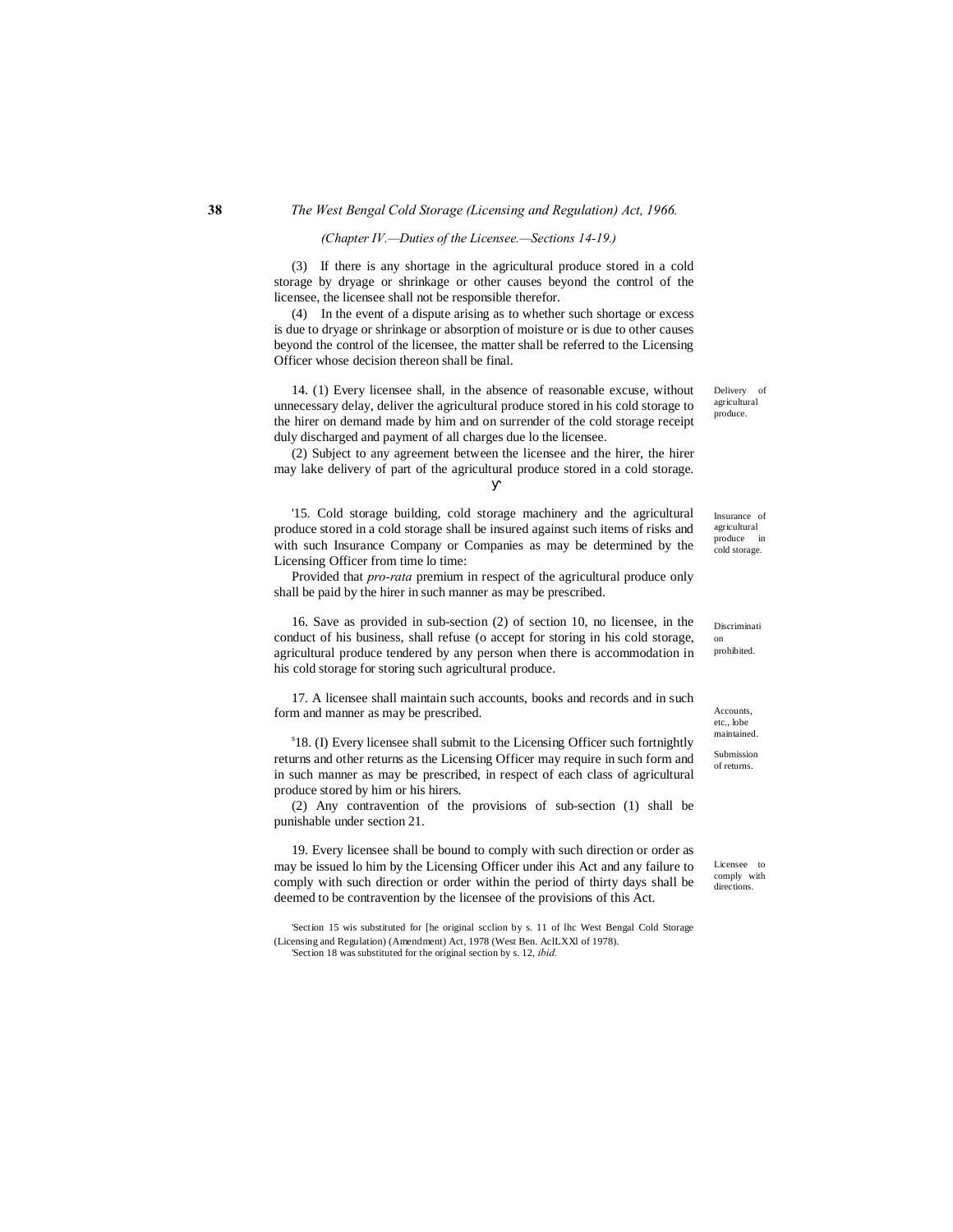**[West Ben. Act**

*(Chapter IV.—Duties nf the Licensee.—Section I9A.— Chapter K— Miscellaneous.—Sections 20, 20A.)*

Transferor cotd storage.

'19A. (1) A licensee shall, before transferring his cold storage, give previous notice lo the Licensing Officcr in such form and within such time as may be prescribed,

(2) On receipt of the nolicc under sub-seclion (1) the Licensing Officer shall inspect ihe cold storage and may issue such direction to the licensee as may be necessary in respect of the agricultural produce stored in such cold storage.

(3) Notwithstanding such transfer Ihe licensee shall continue lo be liable for the agricultural produce already stored with him and shall be hound by ihe terms and conditions of any cold storage receipt already issued in respect of any agricultural produce.

#### CHAPTER V.

#### Miscellaneous.

Powers of Ihe Licensing **Officer** 

20. The Licensing Officer may with a view to securing compliance wilh this Actô

- (a) require any licensee to give any information which may be required by the Licensing Officer wilh respect lo the cold storage run by the licensee,
- (b) enter upon and inspect ihe premises, books and other relevant documents of any licensee at any time with a view to satisfying himself that Ihe requirements of this Acl are being complied with,
- (e) collect, on payment, samples of agricultural produce stored in any cold storage and get Ihem analysed at any Laboratory selected for the purpose, and
- (d) prohibit by an order in writing further storage or disposal of any agricultural produce in respect of which he has reason to believe lhat any contravention of this Acl has taken place.

 $220A$ . In case of any dispute between the licensee and the hirer in respect of weighing, measurement, sampling, grading and payment of compensation, such dispute shall be referred lo the Licensing Officer whose decision in the matter shall be final. The Licensing Officer shall also decide any dispute arising out of the provisions of section 12 regarding damage lo or dclerioration of agricultural produce stored in a cold storage,

Licensing Officcr to rfccide disputes between the licensee and the hirer.

'Section I9A was inserted by ss, 13 of the West Bengal Cold Storage (Licensing and Regulation) (Amendment) Act, 1978 (West Ben. Acl LXXTor 1978).

Sections 20A lo 20E were inserted by s. 14, *ibid.*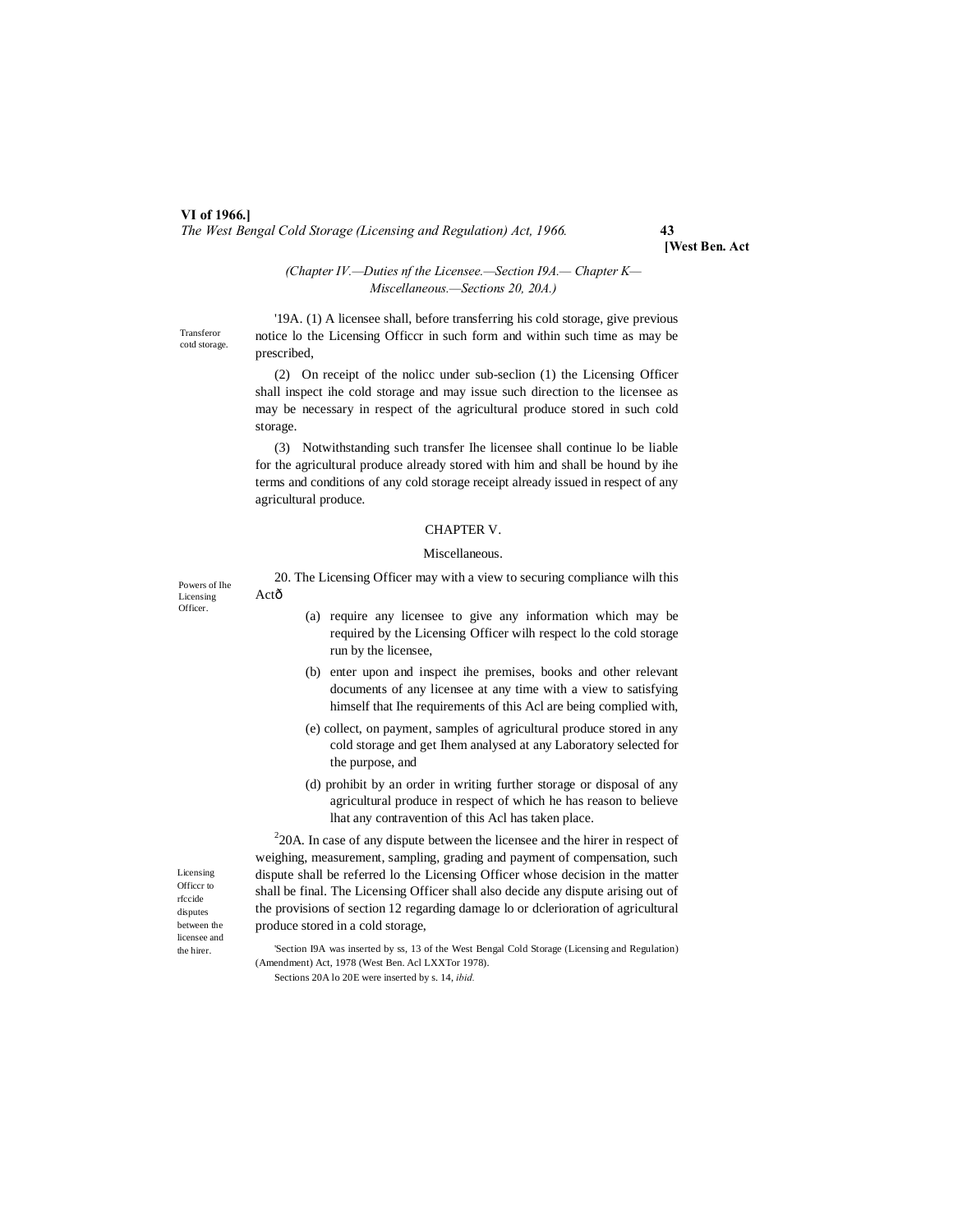#### *(Chapter V.—Miscellaneous.*—*Sections 20B-20E, 21.)*

'20B. (1) The Slate Government may, with a view to securing expert opinion for efficient management of cold storage, constitute, by notification in ihe *Official Gazette,* one or more expert committees with such number of official and non-official members and on such terms and conditions as may be prescribed.

(2) The members of Ihe expert committee shall be appointed by the State Government,

(3) The Slate Government shall appoint one of the members as the Chairman and another as Convenor.

(4) The expert committee shall submit its report along with recommendation to the State Government within such period as may be fixed by the Slate Government:

Provided (hat the State Government may vary, alter or add to the terms and conditions referred lo in sub-section (1) as may be necessary and may also extend the period referred to in sub-seclion (4). .

 $J20C$ . On receipt of the report and ihe recommendation of the expert committee under section 20B, the State Government shall examine the same and may issue such direction or order as it thinks fit and proper:

Provided (hat the Slate Government may, if it considers it necessary so to do in the public interest, modify, alter or rescind the direction or order.

'20D. Every licensee shall be bound lo comply with the direction or order issued by the Slate Government under section 20C, within such period as may be specified therein and failure lo comply with such direction or order shall be a contravention of the provisions of this Act.

'20E. If at any lime ihe Stale Government considers il necessary so lo do, it may, by notification in the *Official Gazette,* dissolve any expert committee constituted under section 20B.

21. (1) Any person, who starts or carries on a cold storage business or stores agricultural produce in a cold storage without having a valid licence under this Act or contravenes any provision of this Act or Ihe rules made thereunder or cancels, destroys, mutilates or defaces any book or other document with a view to evading the provisions of this Act, shall be punishable wiLh imprisonment for a term which may extend to six months or with fine which may extend to one thousand rupees or with both and for continuance of such contravention the person concerned

*i See* fooi-iiDie 2 on page *44. ante.*

Cans lilu [ion ofespcri commit ice.

Power of Sale Government lo issue direction. -

Licensee [o comply with the direction or orderof [he Stale Government.

Dissolution of ihe expert conn nil let.

Penally,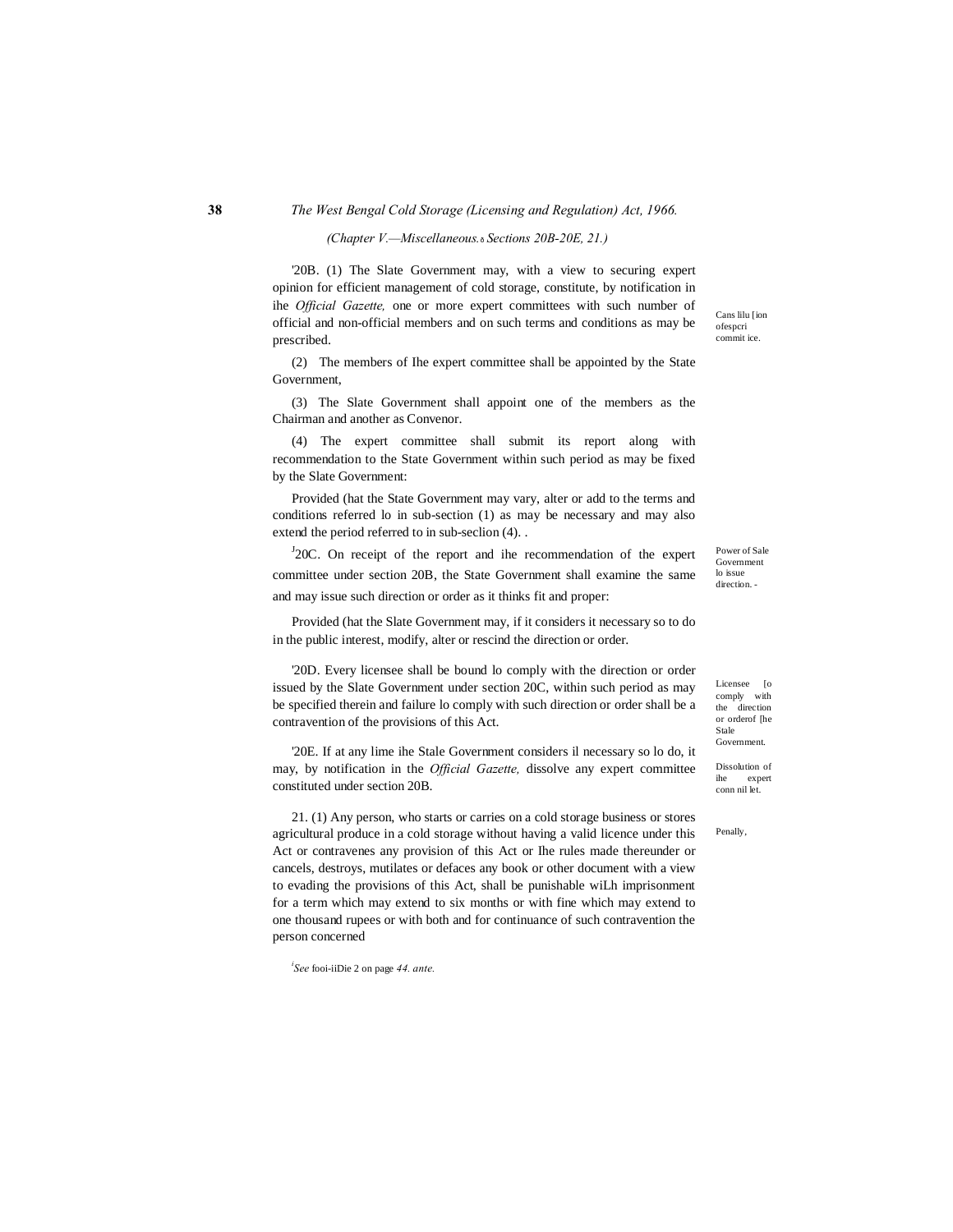# **VI of 1966.]**

*The West Bengal Cold Storage (Licensing and Regulation) Act, 1966.* **43**

**[West Ben. Act**

*(Chapter V.—Miscellaneous.—Sections 22-24.)*

shall be liable lo an additional fine of Fifty rupees per day so long as the contravention continues or so long as ihe orders and direclions validly given are not complied with.

(2) Where an offencc punishable under this section is committed by any employee or agent of a trader on behalf of such trader, such trader,

unless he proves that the offence was committed by his employee or agent without his knowledge and without his consent, and his employee or agent by whom the offence was committed, shall both be deemed to be guilty of the offence.

(3) If the person committing an offence punishable under subsection (1) is a company, the company and every director, manager,

secretary or agent of ihe company, unless such director, manager, secretary or agent proves lhat the offence was committed without his knowledge or conscnt, shall be deemed to be guilty of the offencc and shall be liable to be proceeded against and punished.

22. (1) An offence punishable under this Act shall be cognizable.

Cognizcnce cifofTcnct; and arrest without wamnl.

(2) Any police officer not below the rank of a Sub-Inspector of Police may arrest without warrant any person against whom a reasonable complaint has been made or credible information has been received of his having been concerned in any offence punishable under this Act.

23. *[(Contract or agreement form).—Omitted by s. 15 of the West Bengal Cold Storage (Licensing and Regulation) (Amendment) Acl, 1978 (West Ben. Act LXXI of 197S)\.*

'24. (1) In the event of any loss of or deterioration in any agricultural produce siored in a cold storage caused on account of any negligence of the licensee or any defect in the refrigeration machinery, the hirer may,

within thirty days from the date of detection of such loss or deterioration by him, apply in writing to Ihe Licensing Officer for assessing ihe compensation payable by the licensee on account of such loss or deterioration.

*Explanation.* $\hat{\text{o}}$  In this sub-scciion burden of proof lhat ihe loss or deterioration was caused beyond the control of the licensee shall lie on the licensee.

(2) The Licensing Officer on receipt of an application under subsection (I) shall cause an enquiry lo be made in accordance wilh such procedure as may be prescribed and shall also assess the amount of compensation payable by the licensee to the hirer. .

'Section 24 wos substituted for [he original section by s. 16 or the West Bengal Cold Storage (Licensing and Regulation) (Am end mem) Act, 1978 {West Ben. Acl LXXI of 1978).

Compensation payable for loss or deterioration of agricultural produce stored in a cold storage.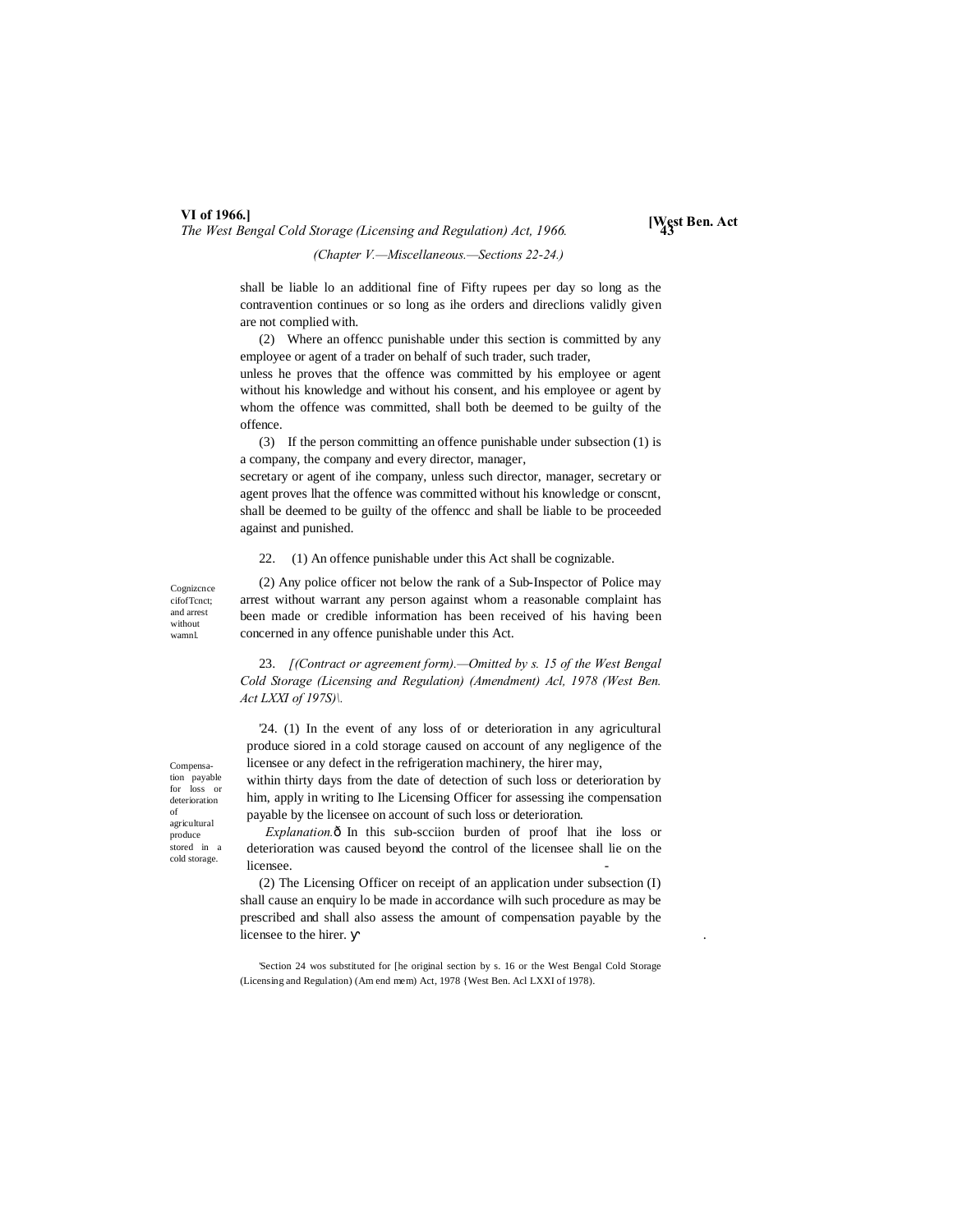#### *(Chapter V.—Miscellaneous.—Section 25.)*

(3) The Licensing Officer may also on his own molion cause lhc  $\wedge$  enquiry to be made in the ma Iter of any loss or deterioration in any

agricultural produce stored in a cold storage and pass such orders as to the amount of compensation payable by the licensee to the hirer as he thinks proper and just,

(4) In case of any dispute between the licensee and the hirer as to the amount of compensation to be paid, the Licensing Officer shall settle the dispute as expeditiously as possible and shall also make an order determining ihe amount of compensalion payable by the licensee who shall make payment of the compensation to the hirer within two months from the date of the order, whether any claim against insurance of any, is settled or not.

(5) In determining the amount of compensalion payable by the licensee, the Licensing Officer shall take into account the market price of the agricultural produce at Ihe time of detection of loss or deterioration:

Provided that in case of agricultural produce stored for seed purposes, such amount of compensation shall be twenty *per cent,* higher lhan that of other agricultural purposes.

(6) If the compensalion or any portion of it remains unpaid after the dale specified in the order passed under sub-section (4), the same shall be recoverable as an arrear of land revenue.'

(7) The licensee shall also be required to furnish fortnightly reports regarding settlement of compensation cases.

*'25.* (1) The State Government shall, by notification in the *Official* Tribunal. *Gazette,* constitute a Tribunal consisting of three members of whom one shall be an officer of lhc Central Government and ihe others of the Slate Government.

(2) The Tribunal shall meet at such times and places and shall observe such procedure in regard to the transaction of business at its meetings as may be prescribed.

- (3) Any person aggrieved by an order of the Licensing Officerô
	- (a) refusing permission under section 2A, or '
		- (b) refusing to grant or renew a licence or cancelling a licence under section 4, or
		- (c) refusing permission under clause (b) of sub-section (1) of section 10, or
		- (d) assessing compensation under section 24,

may, within thirty days from the dale of such order, prefer an appeal lo ihe Tribunal, and the dicision of the Tribunal ihereon shall be final.

'Seelion 25 was substituted Tor lhc original section by s. 17 of (he West Bengal Code Storage (Licensing and Regulation) (Amendment) Act, 1578 (West Ben, Act LXXJ of 1978).